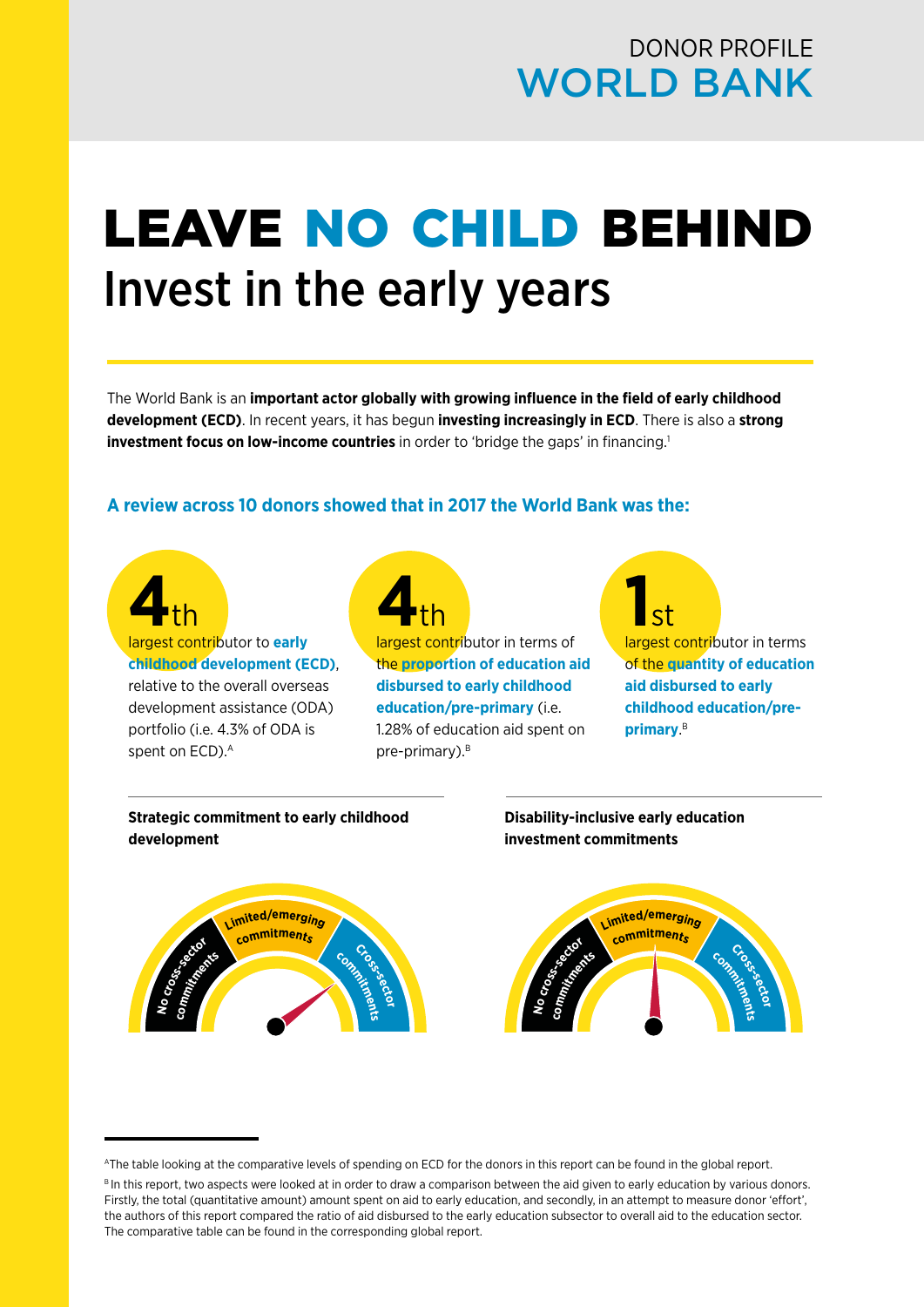#### **The World Bank's approach to early** • **childhood development**

In October 2016, the World Bank Group launched the Investing in the Early Years (IEY) initiative. Two years later, it announced the Human Capital Project (HCP), which expands on and amplifies the early years' work.<sup>2,3</sup> As such, the World Bank's approach is firmly rooted in its commitment towards evolving the organisation's human capital approach: "…developing an individual's potential and a country's human capital is dependent on giving children the best possible start in life."C Within this approach, the emphasis is on "improving skills, health, knowledge, and resilience – their human capital – so that people can be more productive, flexible, and innovative".<sup>2</sup> In the future, this approach to human capital will influence the World Bank's decisionmaking around sectoral investments across the human development areas, and ultimately, it will replace the sector strategies.

The World Bank takes a multi-sectoral approach to the 2016 IEY agenda. Input into the agenda is gathered from across the Human Development themes, with pillars encompassing child health and nutrition, early learning and stimulation, and nurturing and protection from stress. These themes and pillars are underpinned by an enabling policy environment and the existence of basic services across sectors.

The initiative aims to:

- support early years' investments across countries;
- expand the evidence base of what works, and how these investments contribute to eliminating extreme poverty and boosting shared prosperity; and

build and strengthen advocacy and partnerships at country, regional and global levels.

The World Bank also has several related trust funds, or partnerships, which support scaling up ECD spending. For example, the Early Learning Partnership, a multidonor trust fund managed by the World Bank, makes use of funds and technical capacity for country plans.<sup>4</sup> While, the Systems Approach for Better Education Results (SABER) is a technical assistance programme for governments to scale up ECD.<sup>5</sup>

#### **Supporting early education and pre-primary**

This section examines more closely the World Bank's ODA investments into education, and in particular, it seeks to identify aspects of inclusion within this sector. Without a doubt, the World Bank is scaling up in this area. Furthermore, the organisation is becoming much more influential at the country, regional and global level. Over the past five years, the World Bank has more than doubled investments into early childhood education.6

**The World Bank was the largest single donor in terms of disbursements to early education in 2017. The amount of aid the World Bank disbursed to this subsector in 2017 equated to around half of all aid issued by multilaterals in this area, for the year, or one-quarter (26%) of all global aid.** Due to the importance of the World Bank's contribution, the size of the overall early education aid disbursed by the World Bank had a strong bearing on the total ODA disbursed globally (see Figure 1). That said, this still accounted for only around 2% of the overall education aid portfolio for the period from 2012 to 2017. Therefore, as a ratio of total ODA, the World Bank was ranked fourth among this report's donors.



FIGURE 1 **World Bank aid to early education, 2012–2017 (disbursements, US\$ constant 2017)**

Source: OECD Creditor Reporting System. Accessed May 2019

C World Bank internal note: Investing in the Early Years to Build Human Capital.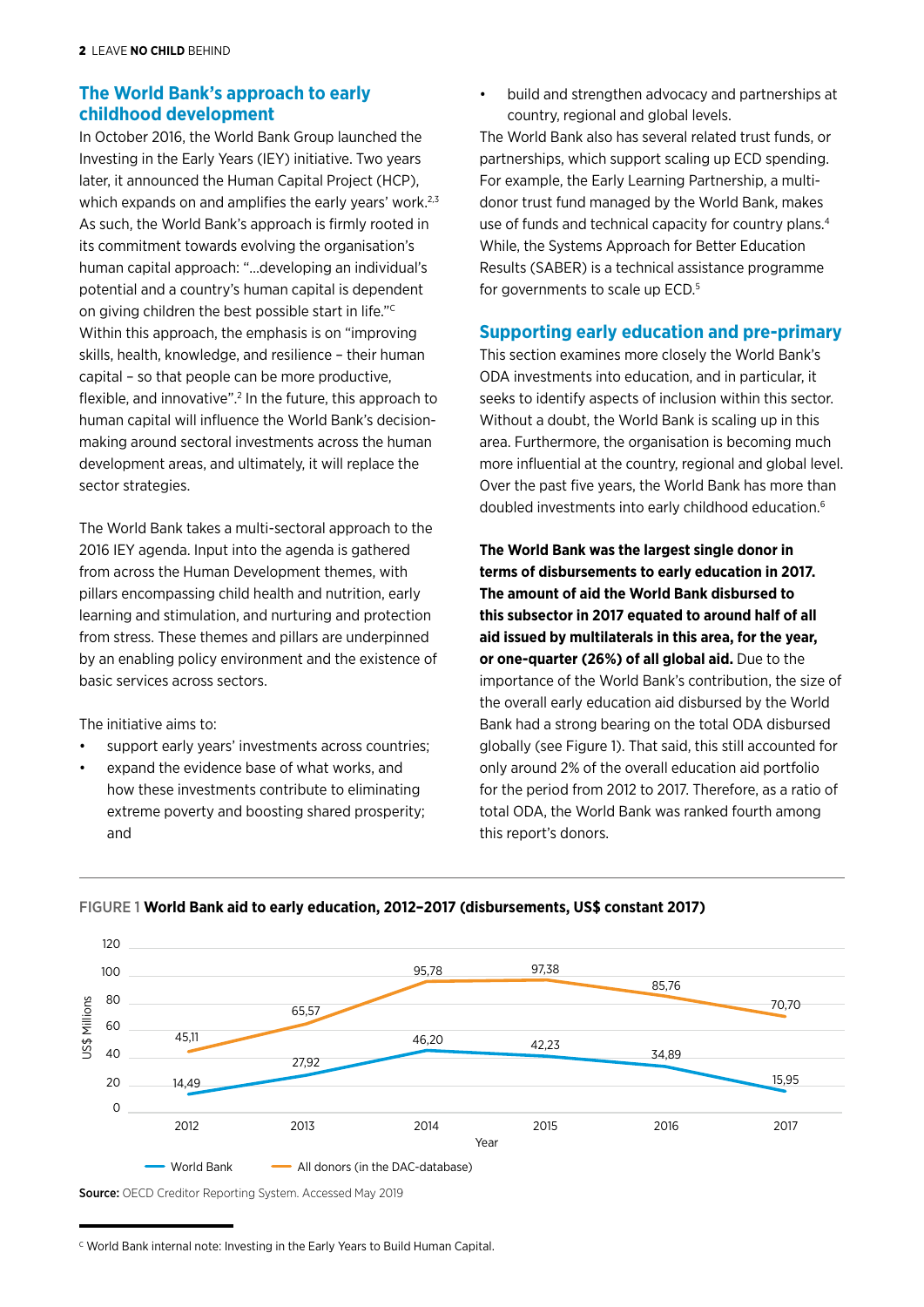**The World Bank's portfolio differs significantly from** 

**those of other donors.** For one, it supports large-scale interventions of sector-wide reforms or scale-up by recipient governments through loans and grants, and with a broad and wide reach of children. Other donors, by comparison, have programmes with limited reach. The World Bank's project in Mozambique is expected to reach approximately 84,000 children, for example.<sup>D</sup> This reflects the scale of the disbursements that the World Bank makes. The vast majority of these contributions are in the form of loans and grants to governments, driven by country demand.

Early childhood development features prominently within the World Bank's Education Strategy 2020<sup>7</sup>, which sets the goal of Learning for All through three pillars: Invest Early, Invest Smartly, Invest for All.<sup>8</sup> The World Bank also works to ensure that children are "off to a good start" by means of its early childhood efforts aimed at three-to-six-year olds. As countries expand their early childhood education systems, the World Bank prioritises areas in which resources may be spent effectively and efficiently. In addition to its core efforts in financing, policy guidance, technical support, and partnership activities, the World Bank is scaling up investments in early childhood education by focusing on capacity building, ECD measurement, research and implementation of innovative approaches, and improvement of the quality of services.

**However, more work is required on reaching the most marginalised children, including those with a disability, as there is very little explicit focus on this in their recent ODA commitments.** However, as expressed in its commitments to Education 2030 and its 10 commitments at the Global Disability Summit, the World Bank shows significant promise to ensure children with disabilities are included in early childhood education in the future.<sup>9</sup> These commitments clearly link disability and ECD and sets targets for achieving inclusion by 2025.

Moreover, the World Bank is also an active participant and leader in the global conversations around disabilityinclusion in education and ECD. In June 2018, the World Bank launched its Disability Inclusion and Accountability Framework<sup>10</sup> outlining its approach to including disability in the World Bank's policies and operations, and build capacity for supporting clients in implementing disability-inclusive development. At the Global Summit on Disability in July 2018, the World Bank Group announced 10 commitments to disability inclusion, one of which commits to ensuring that "all World Bank-financed education programmes and projects are disability-inclusive by 2025".<sup>11</sup>

#### BOX 1 **World Bank early education data**

The World Bank provided data on early childhood education, but only for current commitments. This data is based on commitments across 50 active projects with early childhood education activities in 39 countries (International Bank for Reconstruction and Development (IBRD) and International Development Association (IDA), ODA/ Other Official Flows (OOF)).

The data shows that the World Bank is by far the largest international funder of early childhood education, with a current portfolio totalling more than one billion US dollars across 50 projects around the world. In 2017, the World Bank disbursed more than 130 million dollars for early childhood education through the IDA and IBRD, of which 15 million dollars is counted as ODA.<sup>E</sup> More recently, in the 2017 and 2018 fiscal years, health and nutrition, and population had the biggest share of commitments. Health and nutrition are categorised under the same sector in this study's data. This is different from how it is presented in Figure 1.

*"... the World Bank is by far the largest international funder of early childhood education, with a current portfolio totalling more than one billion US dollars across 50 projects around the world."*

<sup>&</sup>lt;sup>D</sup> The project is called Additional Financing (AF) for Early Childhood Development (ECD) and has objectives around support of the government delivery of services, includes recruitment of early childhood development facilitators, setting up of committees, training, and construction. E Data retrieved from OECD's database on the World Bank portfolio.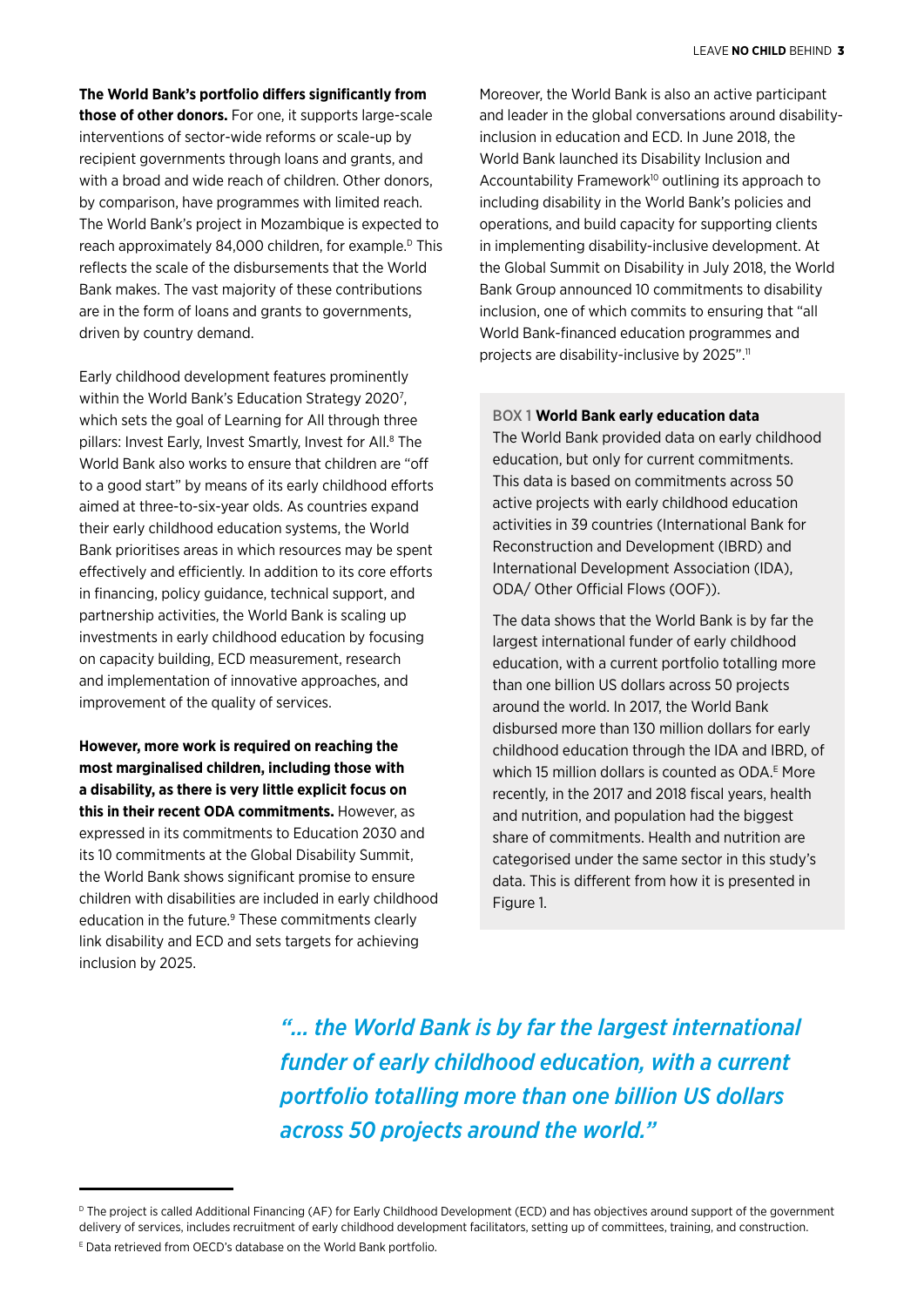#### **World Bank data on early childhood development spending**

The assessment of World Bank spending, comparative to other donors in this study (above and in the Global Report), is based on the World Bank's reporting into the Organisation for Economic Co-operation and Development's (OECD) Development Assistance Committee (DAC) Creditor Reporting System database, using the report's methodology.

However, the World Bank has also carried out their own estimates for ECD spending, which are included below (see more information in Box 2 and Table 1 for the actual figures).

The World Bank estimates are higher than the calculations based on the spending data used for the rest of this report, partly because the World Bank includes spending beyond ODA, and includes additional sector commitments to social protection not included in the reports methodology.<sup>F</sup> The World Bank, at present, is the only donor able to provide estimates of its own spending on ECD across sectors and, therefore, deserves to be recognised for taking the first steps among its peers in devising a methodology to track spending.

#### INFOBOX **Making comparisons in spending across different donors**

In order to be able to make comparisons in spending across different donors, this report uses the figures that donors report into the OECD DAC Creditor-reporting system – according to the agreed classifications for the database. The data in this report shows actual disbursements made to countries based on each donor's reporting. Independent of this, the World Bank has prepared a publication which they shared with Light for the World. In the publication, the estimated spending for the early years is broken down. This provides a recent portfolio review of all the World Bank Group's disbursements, using a methodology which allows for these activities to be counted across slightly differently to how the present report has done. The figures include allocations beyond ODA. Moreover, they are commitments rather than disbursements (i.e. allocations rather than actual expenditure). To keep estimates across donors comparable within the global report, authors of the report have not included these World Bank figures. Rather, they have used the (comparable) figures using the reports methodology.

#### BOX 2 World Bank estimates of their spending under the Early Years Initiative<sup>G</sup>

take into account the health and nutrition, social commissioned initially by the organisation itself, protection, and early education sectors, as identified and later replicated by the Results Education Fund, within their Human Development Pillar. Included showed 131 ECD projects could be potentially coded commitments (allocations), across both ODA and fiscal period, 2014 to 2017 (1 July 2013 to 30 June OOF. According to these calculations for the fiscal 2017).<sup>12,13,1</sup> Within these, Results Education Fund years of 2016 to 2018 (1 July 2015 to 30 June 2018). reports that nutrition and pre-primary education the World Bank committed more than 4.9 billion (both chronically underfunded areas globally) were US dollars to IDA and IBRD countries, which went mentioned often. However, only 11 projects had were education, health and social protection, which parental support, cognitive stimulation, or child target pregnant women, young children, and their protection components in any specific way (with

The World Bank has more than 100 projects, which Three additional projects integrated water and form part of their 2015 to 2017 commitments on ECD. Sanitation with other components of ECD.

The World Bank's own calculations of its allocations A detailed analysis of the entire World Bank portfolio within its calculations are all of the World Bank's to 'early childhood development' for the World Bank to ECD activities worldwide. Sectors that benefited project documents specifically mentioning childcare, families.H protection usually amounting to civil registration and vital statistics, rather than prevention of violence).

F These figures include both IDA and IBRD countries. The 131 million US dollars are for ODA and other official flows (OOFs) in disbursements. The 200 million dollars are for commitments for ODA and OOFs.

G Personal communication, May 2019.

H The World Bank's data on investments in early childhood development from Fiscal Years 2016 to 2018.

I See the World Bank Support to Early Childhood Development study for an understanding of the methodology used to classify "ECD", as well as the Results report on the World Bank Contribution to ECD.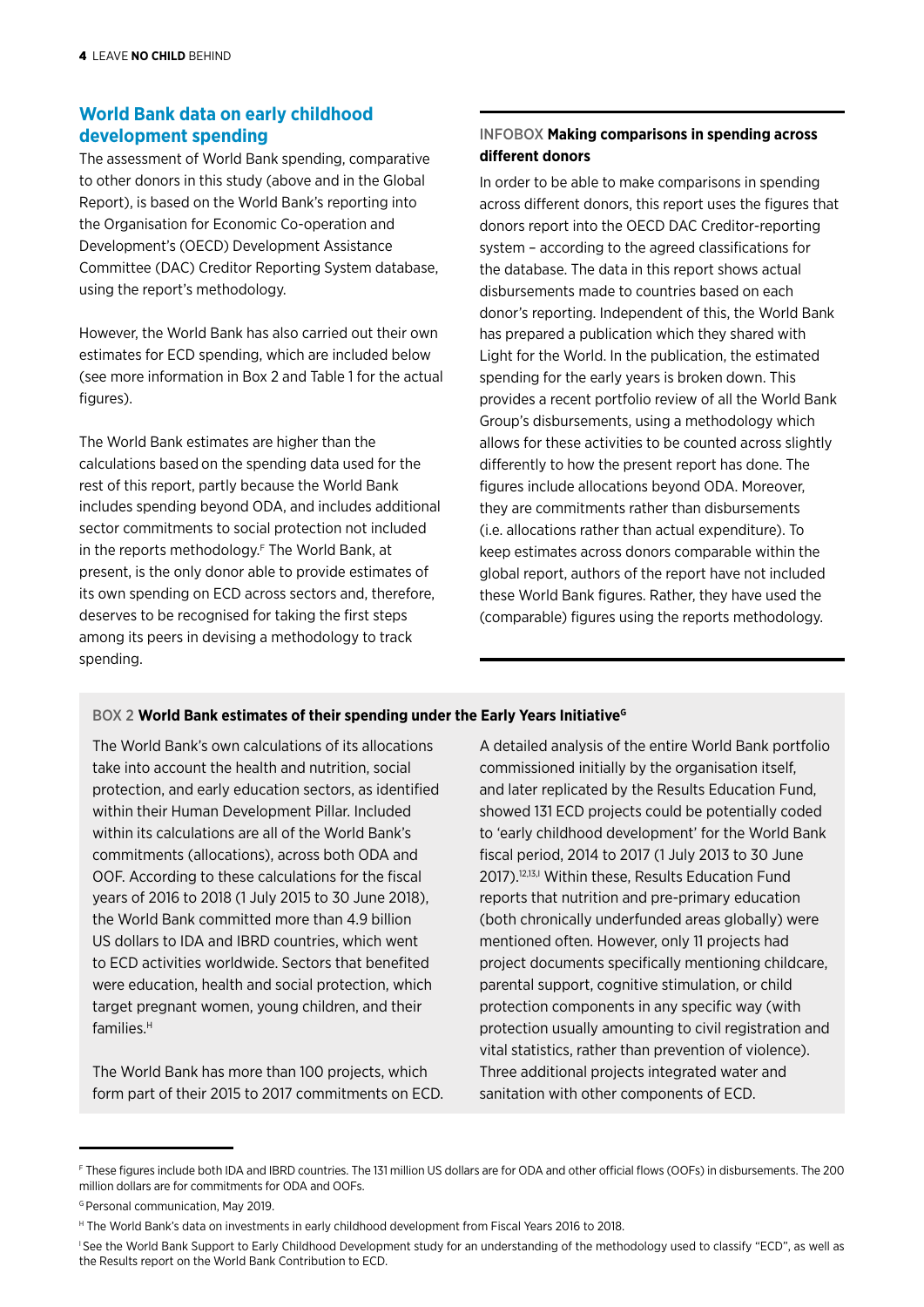#### TABLE 1 **Financial Year 2017 (1 July 2016 – 30 June 2017) IDA/IBRD project commitment for the early years'**  sector in the Human Development Portfolio (data supplied by the World Bank to report authors)<sup>J</sup>

|                                            | <b>Education</b> | Health,<br>nutrition &<br>population | <b>Social</b><br>protection and<br><b>labour</b> | <b>Total</b> |
|--------------------------------------------|------------------|--------------------------------------|--------------------------------------------------|--------------|
| Early years-specific amount (US\$ million) | 139.49           | 1.113.59                             | 184.95                                           | 1,438.03     |
| Total IDA/IBRD amount (US\$ million)       | 452.33           | 1.929.02                             | 907.8                                            | 3,289.15     |
| Number of projects                         |                  |                                      | 12                                               | 36           |

#### **Conclusions**

The World Bank is an important actor globally in the field of ECD, and has begun investing greater amounts in ECD in recent years. The commitments made as part of the IEY initiative, and more recently the HCP, situate the World Bank as a continuing leader in the field. However, within this, a sharper focus on supporting the most marginalised, including children with a disability, is required. The World Bank should use their own ODA, and use their influence within the development assistance community, to help to encourage increasing investments in ECD for the most marginalised children in many lowincome countries. This could help to transform the development opportunities for millions of the world's most marginalised young children. It is hoped that the commitment to ensure all World Bank-financed education programmes and projects will be disability-inclusive by 2025, and that this means that the organisation is working towards this.

#### **Recommendations**

The World Bank should:

- Play a leading role in scaling up funding to early education, aiming towards achieving the 10% of the total education aid sector budget by 2021.
- Lead the charge to develop an agreed method to track ODA spending on ECD.
- Become a leader among donors in inclusive ECD, which explicitly targets the most marginalised and vulnerable children, including children with a disability.
- Incentivise equity in country funding, by ensuring that early years' allocations target the most marginalised, including children with disabilities.
- Prioritise ECD in the Inclusive Education Initiative – hosted in the World Bank – to fasttrack implementation of disability-inclusive education.
- Deliver on their commitment to disaggregating funding data by disability, including in their early years' portfolio.

J Report on IDA and IBRD commitments to early childhood development in the Human Development (HD) Unit, which includes Education (EDU), Health Nutrition Population (HNP), and Social Protection and Labour (SPL) Global Practices, for Fiscal Years 2016 to 2018 (1 July 2015 to 30 June 2018).